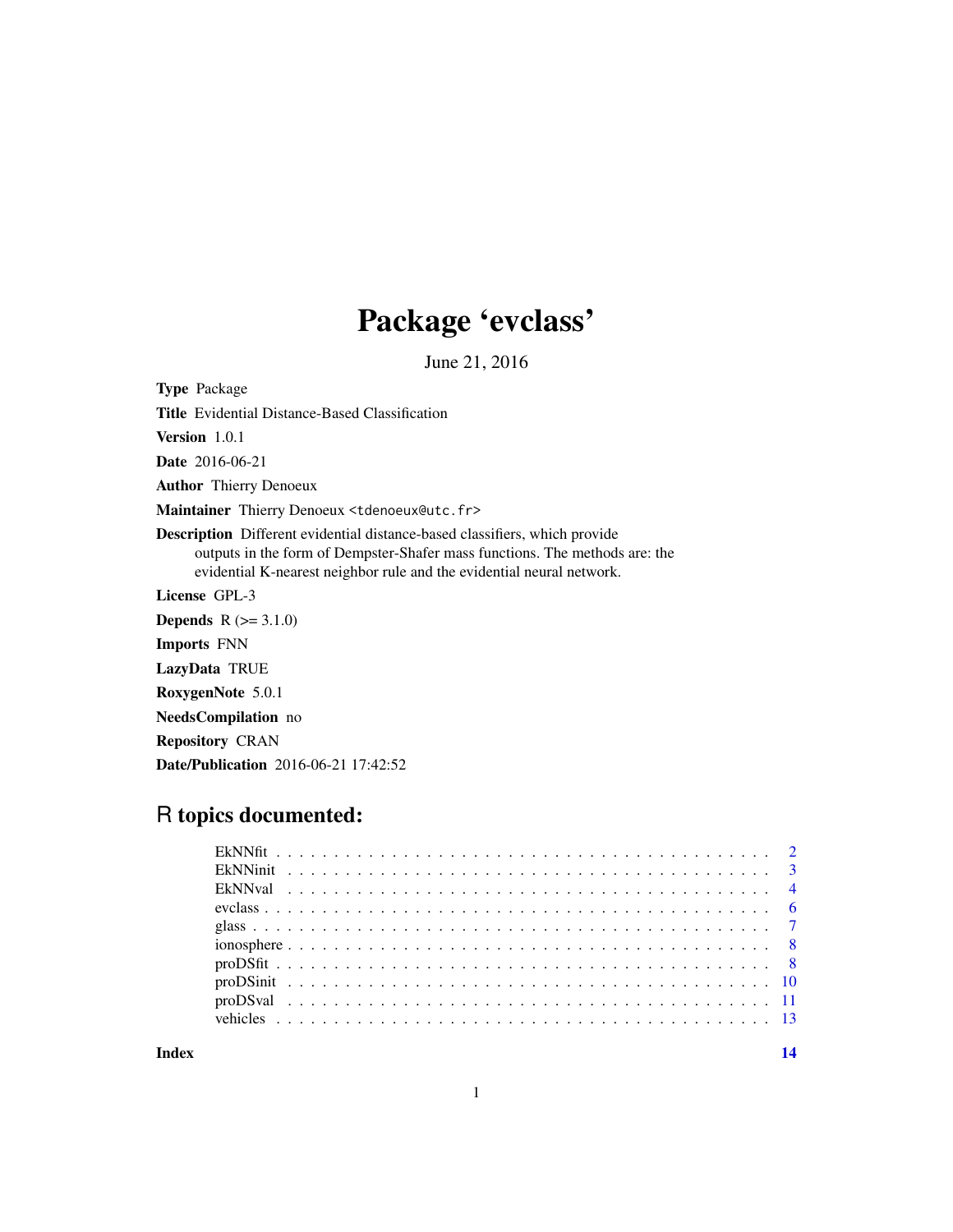<span id="page-1-1"></span><span id="page-1-0"></span>

# Description

EkNNfit optimizes the parameters of the EkNN classifier.

# Usage

```
EkNNfit(x, y, K, param = NULL, alpha = 0.95,
  lambda = 1/max(as.numeric(y)), optimize = TRUE, options = list(maxiter =300, eta = 0.1, gain_min = 1e-06, disp = TRUE))
```
# Arguments

| $\mathsf{x}$ | Input matrix of size n x d, where n is the number of objects and d the number of<br>attributes.                                                                                                                                                                                                                  |
|--------------|------------------------------------------------------------------------------------------------------------------------------------------------------------------------------------------------------------------------------------------------------------------------------------------------------------------|
| У            | Vector of class labels (of length n). May be a factor, or a vector of integers.                                                                                                                                                                                                                                  |
| К            | Number of neighbors.                                                                                                                                                                                                                                                                                             |
| param        | Initial parameters (default: NULL).                                                                                                                                                                                                                                                                              |
| alpha        | Parameter $\alpha$ (default: 0.95)                                                                                                                                                                                                                                                                               |
| lambda       | Parameter of the cost function. If lambda=1, the cost function measures the error<br>between the plausibilities and the 0-1 target values. If lambda=1/M, where M is<br>the number of classes (default), the piginistic probabilities are considered in the<br>cost function. If lambda=0, the beliefs are used. |
| optimize     | Boolean. If TRUE (default), the parameters are optimized.                                                                                                                                                                                                                                                        |
| options      | A list of parameters for the optimization algorithm: maxiter (maximum num-<br>ber of iterations), eta (initial step of gradient variation), gain min (minimum<br>gain in the optimisation loop), disp (Boolean; if TRUE, intermediate results are<br>displayed during the optimization).                         |

# Details

If the argument param is not supplied, the function [EkNNinit](#page-2-1) is called.

#### Value

A list with five elements:

param The optimized parameters.

cost Final value of the cost function.

err Leave-one-out error rate.

ypred Leave-one-out predicted class labels.

m Leave-one-out predicted mass functions. The first M columns correspond to the mass assigned to each class. The last column corresponds to the mass assigned to the whole set of classes.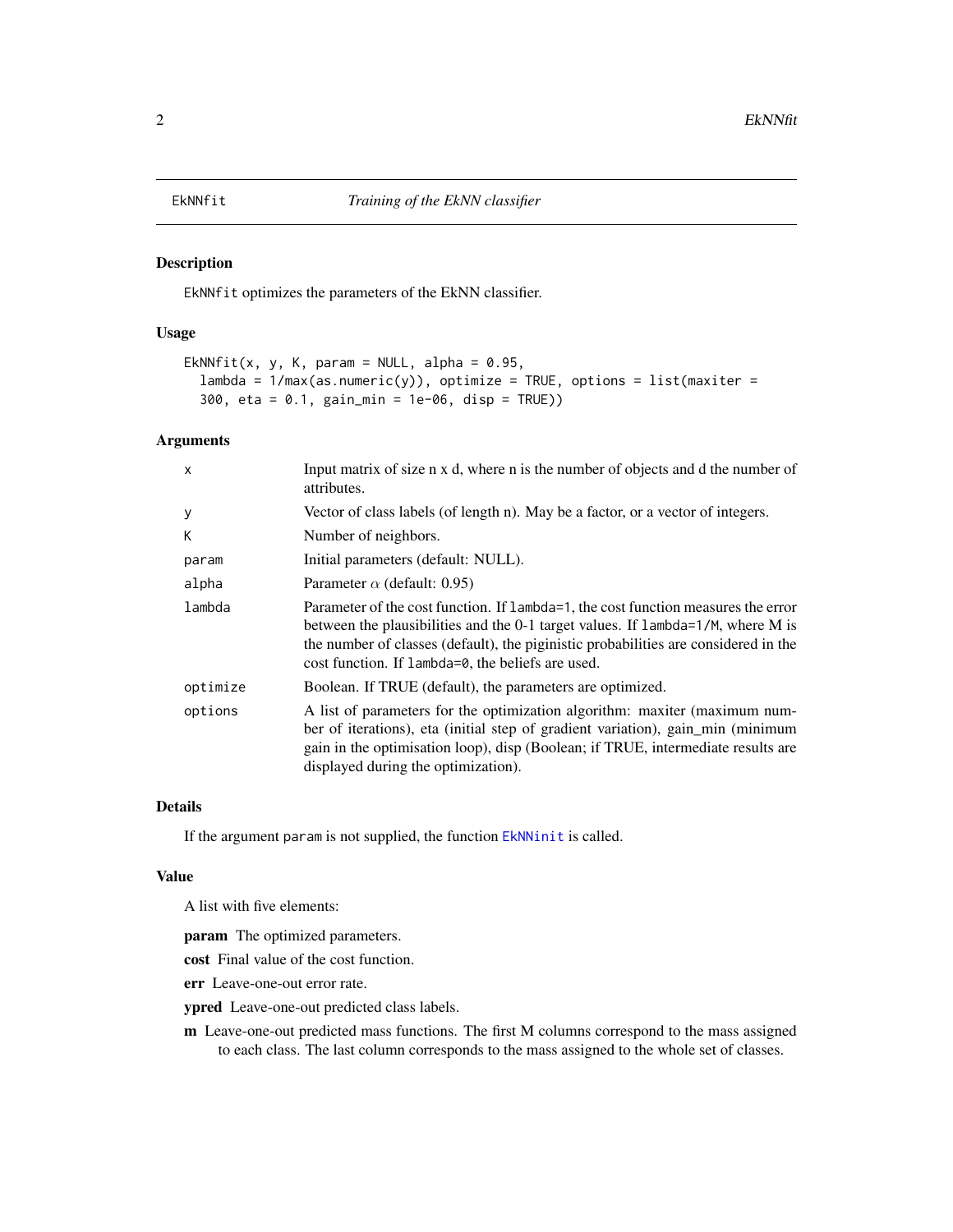#### <span id="page-2-0"></span>EkNNinit 3

#### Author(s)

Thierry Denoeux.

#### References

T. Denoeux. A k-nearest neighbor classification rule based on Dempster-Shafer theory. IEEE Transactions on Systems, Man and Cybernetics, 25(05):804–813, 1995.

L. M. Zouhal and T. Denoeux. An evidence-theoretic k-NN rule with parameter optimization. IEEE Transactions on Systems, Man and Cybernetics Part C, 28(2):263–271,1998.

Available from <https://www.hds.utc.fr/~tdenoeux>.

## See Also

[EkNNinit](#page-2-1), [EkNNval](#page-3-1)

#### Examples

```
## Iris dataset
data(iris)
x<-iris[,1:4]
y<-iris[,5]
fit<-EkNNfit(x,y,K=5)
```
<span id="page-2-1"></span>

EkNNinit *Initialization of parameters for the EkNN classifier*

# Description

EkNNinit returns initial parameter values for the EkNN classifier.

#### Usage

EkNNinit(x, y, alpha =  $0.95$ )

#### **Arguments**

| X.    | Input matrix of size n x d, where n is the number of objects and d the number of<br>attributes. |
|-------|-------------------------------------------------------------------------------------------------|
|       | Vector of class lables (of length n). May be a factor, or a vector of integers.                 |
| alpha | Parameter $\alpha$ .                                                                            |

# Details

Each parameter  $\gamma_k$  is set ot the inverse of the square root of the mean Euclidean distances wihin class k. Note that  $\gamma_k$  here is the square root of the  $\gamma_k$  as defined in (Zouhal and Denoeux, 1998). By default, parameter alpha is set to 0.95. This value normally does not have to be changed.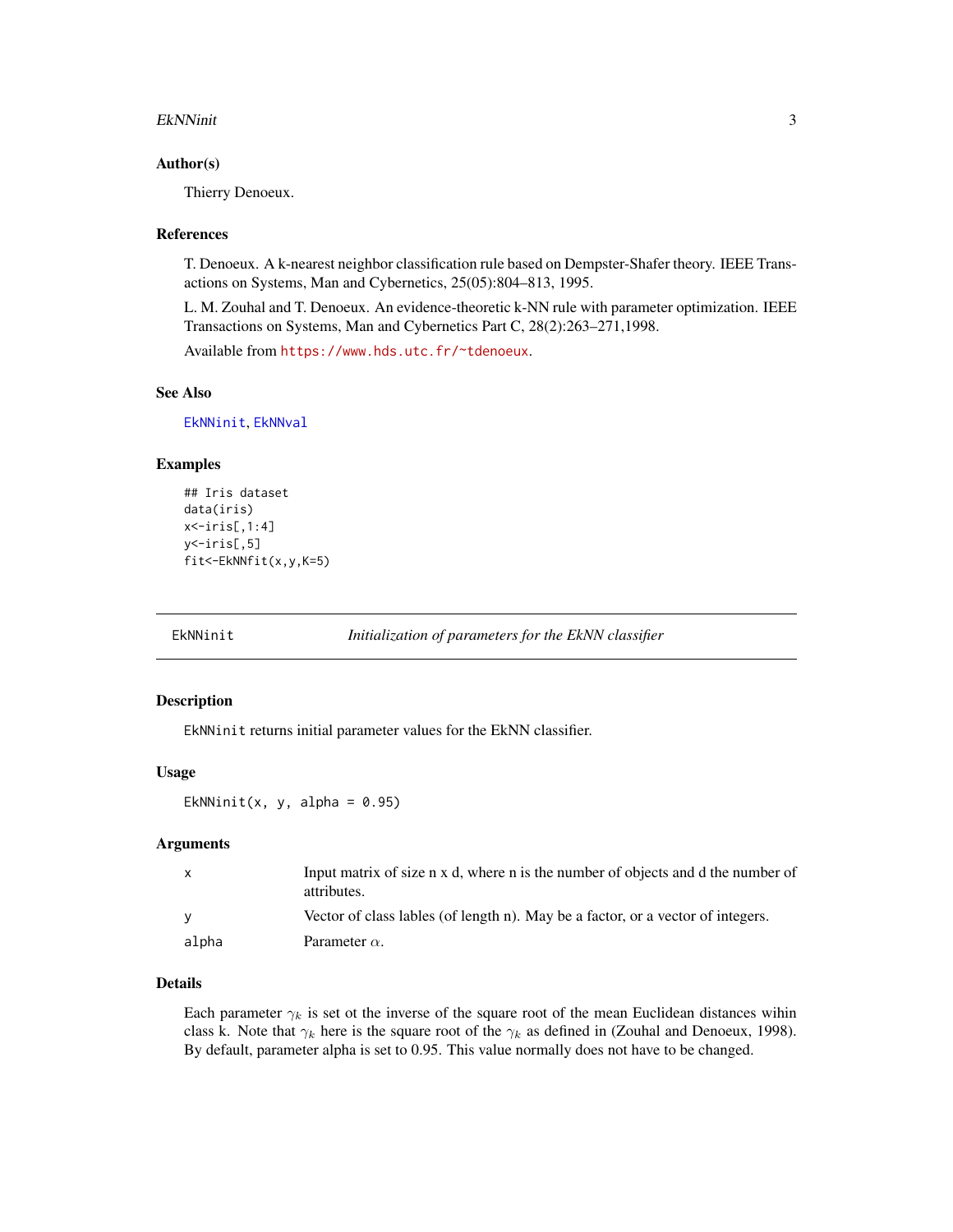# <span id="page-3-0"></span>Value

A list with two elements:

**gamma** Vector of parameters  $\gamma_k$ , of length c, the number of classes.

alpha Parameter  $\alpha$ , set to 0.95.

# Author(s)

Thierry Denoeux.

#### References

T. Denoeux. A k-nearest neighbor classification rule based on Dempster-Shafer theory. IEEE Transactions on Systems, Man and Cybernetics, 25(05):804–813, 1995.

L. M. Zouhal and T. Denoeux. An evidence-theoretic k-NN rule with parameter optimization. IEEE Transactions on Systems, Man and Cybernetics Part C, 28(2):263–271,1998.

Available from <https://www.hds.utc.fr/~tdenoeux>.

# See Also

[EkNNfit](#page-1-1), [EkNNval](#page-3-1)

# Examples

```
## Iris dataset
data(iris)
x<-iris[,1:4]
y<-iris[,5]
param<-EkNNinit(x,y)
param
```
<span id="page-3-1"></span>EkNNval *Classification of a test set by the EkNN classifier*

#### Description

EkNNval classifies instances in a test set using the EkNN classifier.

# Usage

```
EkNNval(xtrain, ytrain, xtst, K, ytst = NULL, param = NULL)
```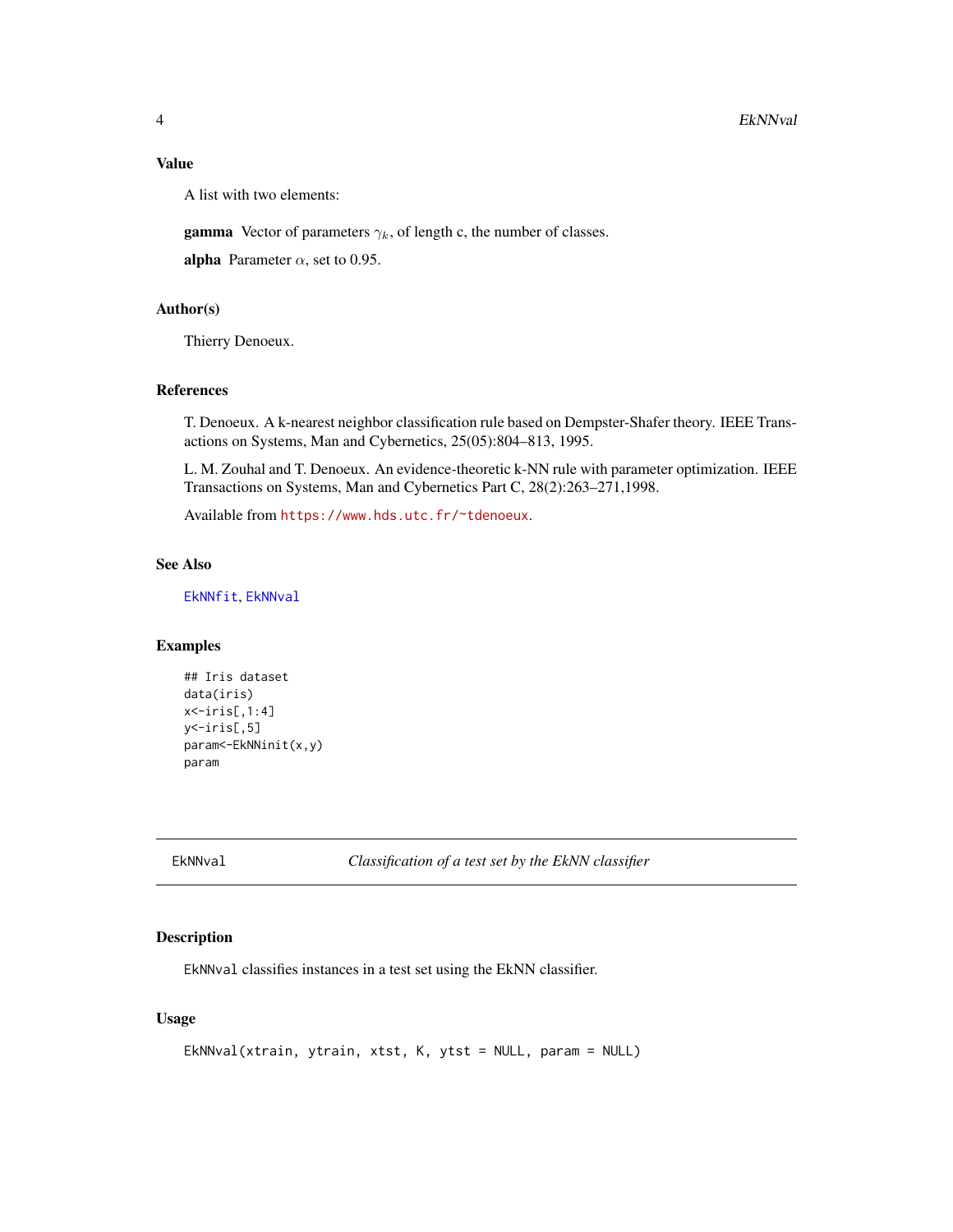#### <span id="page-4-0"></span>EkNNval 5

#### **Arguments**

| xtrain | Matrix of size ntrain x d, containing the values of the d attributes for the training<br>data.                |
|--------|---------------------------------------------------------------------------------------------------------------|
| ytrain | Vector of class labels for the training data (of length ntrain). May be a factor, or<br>a vector of integers. |
| xtst   | Matrix of size ntst x d, containing the values of the d attributes for the test data.                         |
| К      | Number of neighbors.                                                                                          |
| ytst   | Vector of class labels for the test data (optional). May be a factor, or a vector of<br>integers.             |
| param  | Parameters, as returned by EkNNfit.                                                                           |

# Details

If class labels for the test set are provided, the test error rate is also returned. If parameters are not supplied, they are given default values by [EkNNinit](#page-2-1).

# Value

A list with three elements:

m Predicted mass functions for the test data. The first M columns correspond to the mass assigned to each class. The last column corresponds to the mass assigned to the whole set of classes.

ypred Predicted class labels for the test data.

err Test error rate.

# Author(s)

Thierry Denoeux.

# References

T. Denoeux. A k-nearest neighbor classification rule based on Dempster-Shafer theory. IEEE Transactions on Systems, Man and Cybernetics, 25(05):804–813, 1995.

L. M. Zouhal and T. Denoeux. An evidence-theoretic k-NN rule with parameter optimization. IEEE Transactions on Systems, Man and Cybernetics Part C, 28(2):263–271,1998.

Available from <https://www.hds.utc.fr/~tdenoeux>.

# See Also

[EkNNinit](#page-2-1), [EkNNfit](#page-1-1)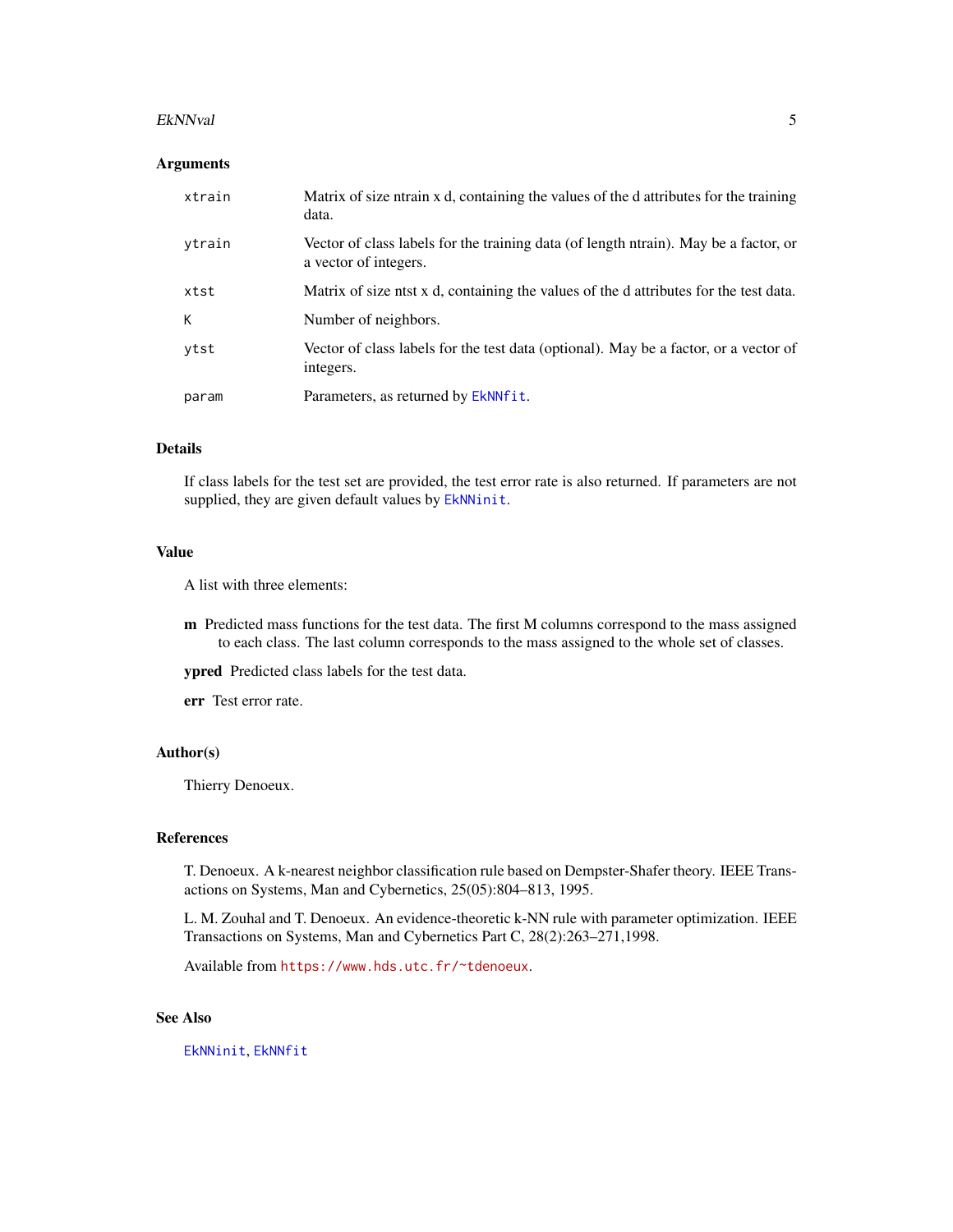<span id="page-5-0"></span>**6** evclass and the contract of the contract of the contract of the contract of the contract of the contract of the contract of the contract of the contract of the contract of the contract of the contract of the contract o

# Examples

```
## Iris dataset
data(iris)
train<-sample(150,100)
xtrain<-iris[train,1:4]
ytrain<-iris[train,5]
xtst<-iris[-train,1:4]
ytst<-iris[-train,5]
K < -5fit<-EkNNfit(xtrain,ytrain,K)
test<-EkNNval(xtrain,ytrain,xtst,K,ytst,fit$param)
```
evclass *evclass: A package for evidential classification*

# **Description**

The evclass package currently contains functions for two evidential classifiers: the evidential Knearest neighbor (EK-NN) rule (Denoeux, 1995; Zouhal and Denoeux, 1998) and the evidential neural network (Denoeux, 2000). In contrast with classical statistical classifiers, evidential classifier quantify the uncertainty of the classification using Dempster-Shafer mass functions.

# Details

The main functions are: [EkNNinit](#page-2-1), [EkNNfit](#page-1-1) and [EkNNval](#page-3-1) for the initialization, training and evaluation of the EK-NN classifier, and [proDSinit](#page-9-1), [proDSfit](#page-7-1) and [proDSval](#page-10-1) for the evidential neural network classifier.

# References

T. Denoeux. A k-nearest neighbor classification rule based on Dempster-Shafer theory. IEEE Transactions on Systems, Man and Cybernetics, 25(05):804–813, 1995.

T. Denoeux. A neural network classifier based on Dempster-Shafer theory. IEEE Trans. on Systems, Man and Cybernetics A, 30(2):131–150, 2000.

L. M. Zouhal and T. Denoeux. An evidence-theoretic k-NN rule with parameter optimization. IEEE Transactions on Systems, Man and Cybernetics Part C, 28(2):263–271,1998.

Available from <https://www.hds.utc.fr/~tdenoeux>.

#### See Also

[EkNNinit](#page-2-1), [EkNNfit](#page-1-1), [EkNNval](#page-3-1), [proDSinit](#page-9-1), [proDSfit](#page-7-1), [proDSval](#page-10-1).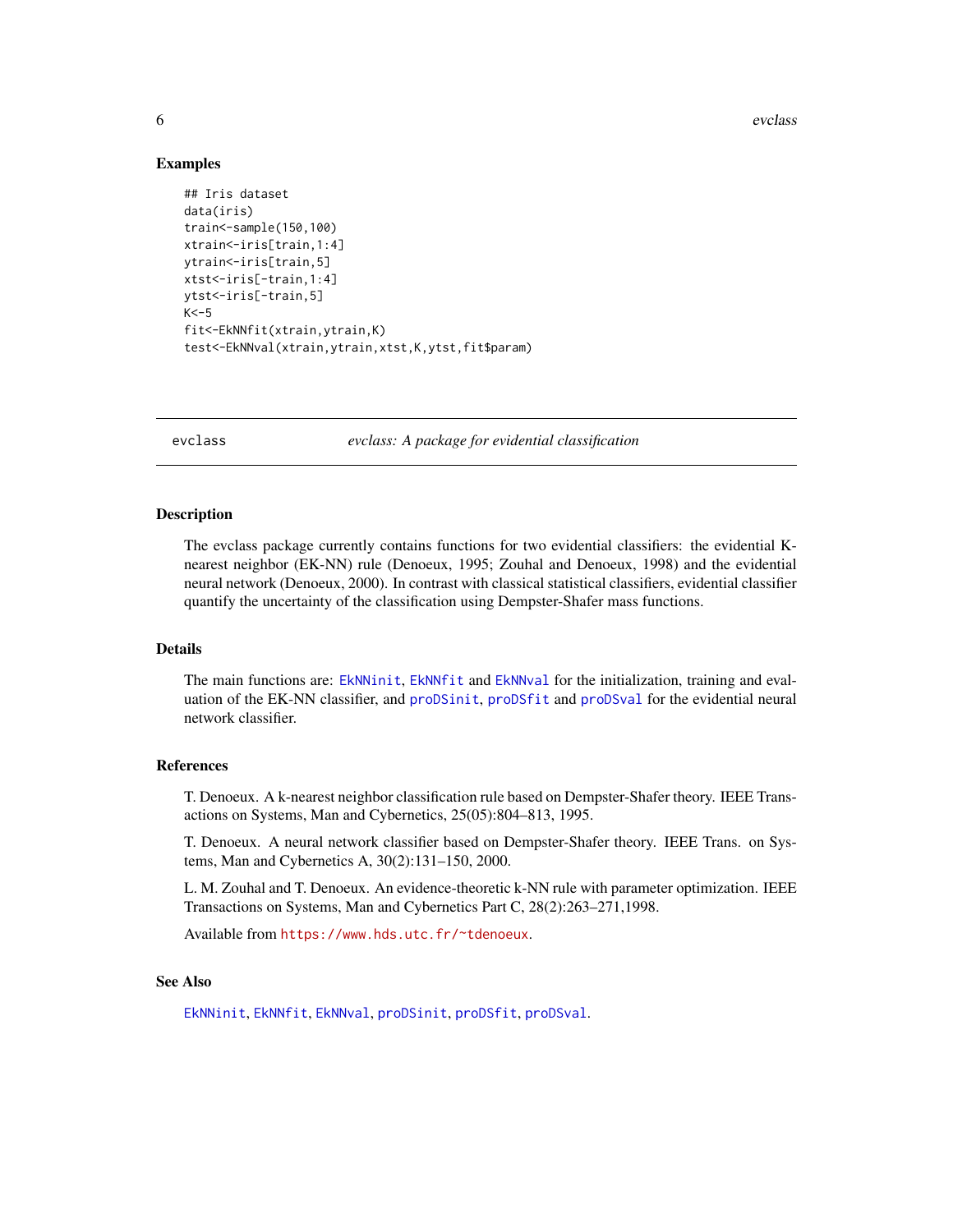<span id="page-6-0"></span>

glass *Glass dataset*

# Description

This data set contains the description of 214 fragments of glass originally collected for a study in the context of criminal investigation. Each fragment has a measured reflectivity index and chemical composition (weight percent of Na, Mg, Al, Si, K, Ca, Ba and Fe). As suggested by Ripley (1994), 29 instances were discarded, and the remaining 185 were re-grouped in four classes: window float glass (70), window non-float glass (76), vehicle window glass (17) and other (22). The data set was split randomly in a training set of size 89 and a test set of size 96.

#### Usage

data(glass)

#### Format

A list with two elements:

- x The 185 x 9 object-attribute matrix.
- y A 185-vector containing the class labels.

#### References

P. M. Murphy and D. W. Aha. UCI Reposition of machine learning databases. [Machine readable data repository]. University of California, Departement of Information and Computer Science, Irvine, CA.

B.D.Ripley, Flexible nonlinear approaches to classification, in "From Statistics to Neural Networks", V. Cherkassly, J. H. Friedman, and H. Wechsler, Eds., Berlin, Germany: Springer-Verlag, 1994, pp. 105–126.

T. Denoeux. A neural network classifier based on Dempster-Shafer theory. IEEE Trans. on Systems, Man and Cybernetics A, 30(2):131–150, 2000.

# Examples

data(glass) table(glass\$y)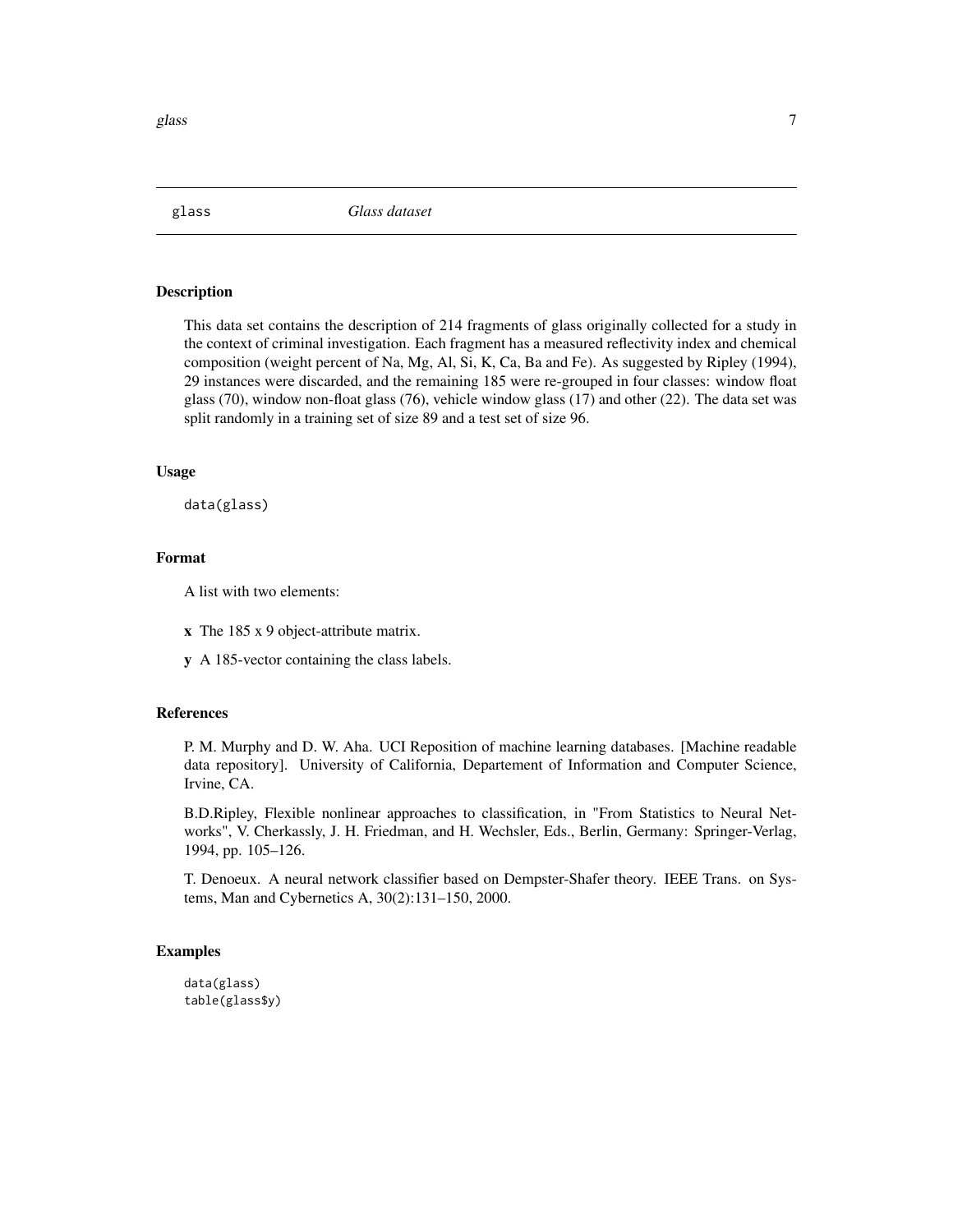<span id="page-7-0"></span>

# Description

This dataset was collected by a radar system and consists of phased array of 16 high-frequency antennas with a total transmitted power of the order of 6.4 kilowatts. The targets were free electrons in the ionosphere. "Good" radar returns are those showing evidence of some type of structure in the ionosphere. "Bad" returns are those that do not. There are 351 instances and 34 numeric attributes. The first 175 instances are training data, the rest are test data. This version of dataset was used by Zouhal and Denoeux (1998).

#### Usage

data(ionosphere)

# Format

A list with two elements:

- x The 351 x 18 object-attribute matrix.
- y A 351-vector containing the class labels.

# References

P. M. Murphy and D. W. Aha. UCI Reposition of machine learning databases. [Machine readable data repository]. University of California, Departement of Information and Computer Science, Irvine, CA.

L. M. Zouhal and T. Denoeux. An evidence-theoretic k-NN rule with parameter optimization. IEEE Transactions on Systems, Man and Cybernetics Part C, 28(2):263–271,1998.

#### Examples

```
data(ionosphere)
table(vehicles$y)
```
<span id="page-7-1"></span>proDSfit *Training of the evidential neural network classifier*

# Description

proDSfit performs parameter optimization for the evidential neural network classifier.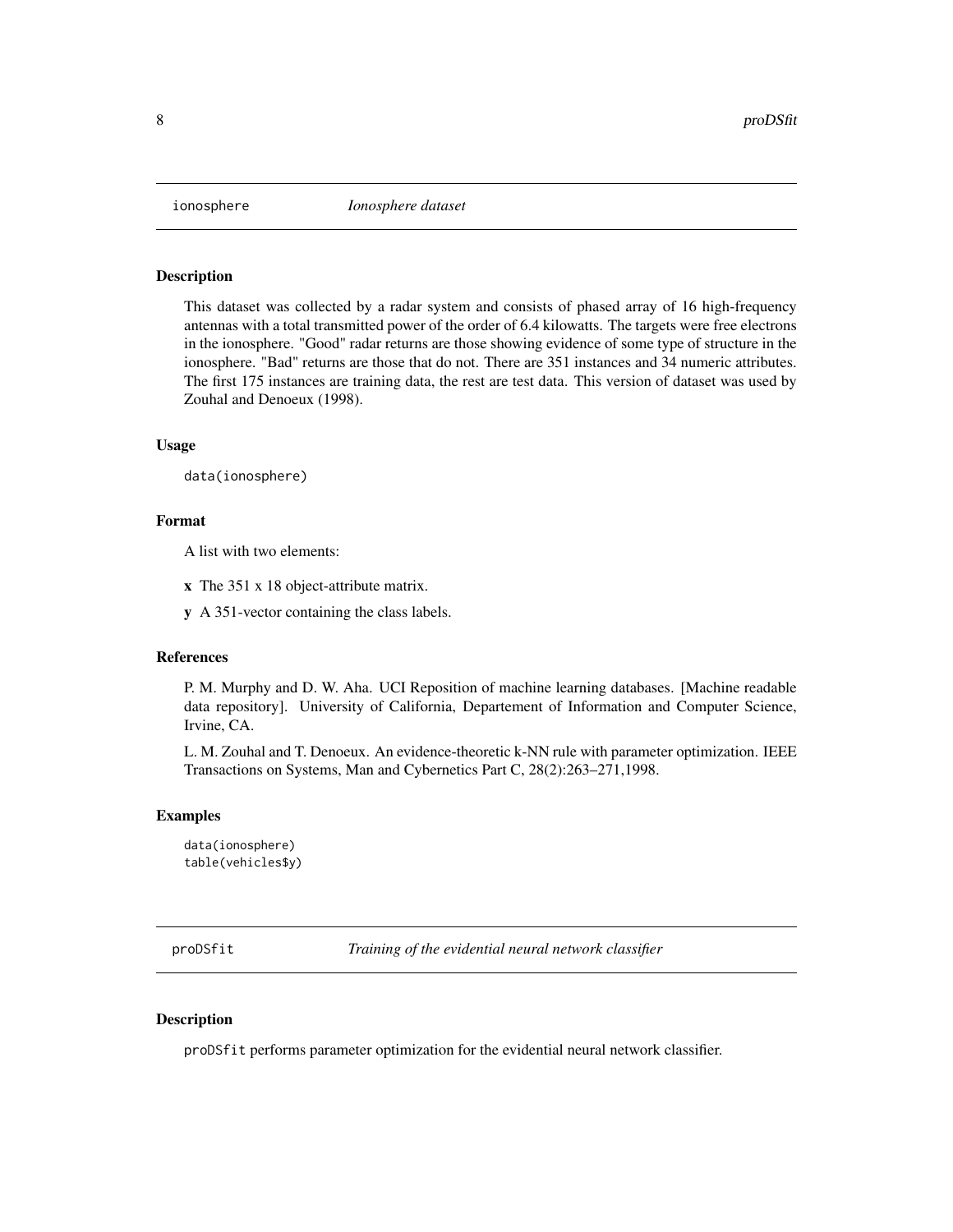#### proDSfit 99 and 200 and 200 and 200 and 200 and 200 and 200 and 200 and 200 and 200 and 200 and 200 and 200 and 200 and 200 and 200 and 200 and 200 and 200 and 200 and 200 and 200 and 200 and 200 and 200 and 200 and 200 an

# Usage

```
proDStit(x, y, param, lambda = 1/max(as.numeric(y)), mu = 0,optimProto = TRUE, options = list(maxiter = 500, eta = 0.1, gain_min =
  1e-04, disp = 10))
```
#### Arguments

| X          | Input matrix of size n x d, where n is the number of objects and d the number of<br>attributes.                                                                                                                                                                                                                  |
|------------|------------------------------------------------------------------------------------------------------------------------------------------------------------------------------------------------------------------------------------------------------------------------------------------------------------------|
| y          | Vector of class lables (of length n). May be a factor, or a vector of integers.                                                                                                                                                                                                                                  |
| param      | Initial parameters (see link{proDSinit}).                                                                                                                                                                                                                                                                        |
| lambda     | Parameter of the cost function. If lambda=1, the cost function measures the error<br>between the plausibilities and the 0-1 target values. If lambda=1/M, where M is<br>the number of classes (default), the piginistic probabilities are considered in the<br>cost function. If lambda=0, the beliefs are used. |
| mu         | Regularization hyperparameter (default=0).                                                                                                                                                                                                                                                                       |
| optimProto | Boolean. If TRUE, the prototypes are optimized (default). Otherwise, they are<br>fixed.                                                                                                                                                                                                                          |
| options    | A list of parameters for the optimization algorithm: maxiter (maximum number<br>of iterations), eta (initial step of gradient variation), gain min (minimum gain<br>in the optimisation loop), disp (integer; if $>0$ , intermediate results are displayed<br>every disp iterations).                            |

# Details

The prototypes are initialized by the k-means algorithms. The initial membership values  $u_{ik}$  of each prototype  $p_i$  to class  $\omega_k$  are normally defined as the proportion of training samples from class  $\omega_k$  in the neighborhood of prototype  $p_i$ . If arguments crisp and nprotoPerClass are set to TRUE, the prototypes are assigned to one and only one class.

# Value

A list with three elements:

param Optimized network parameters.

cost Final value of the cost function.

err Training error rate.

# Author(s)

Thierry Denoeux.

# References

T. Denoeux. A neural network classifier based on Dempster-Shafer theory. IEEE Trans. on Systems, Man and Cybernetics A, 30(2):131–150, 2000.

Available from <https://www.hds.utc.fr/~tdenoeux>.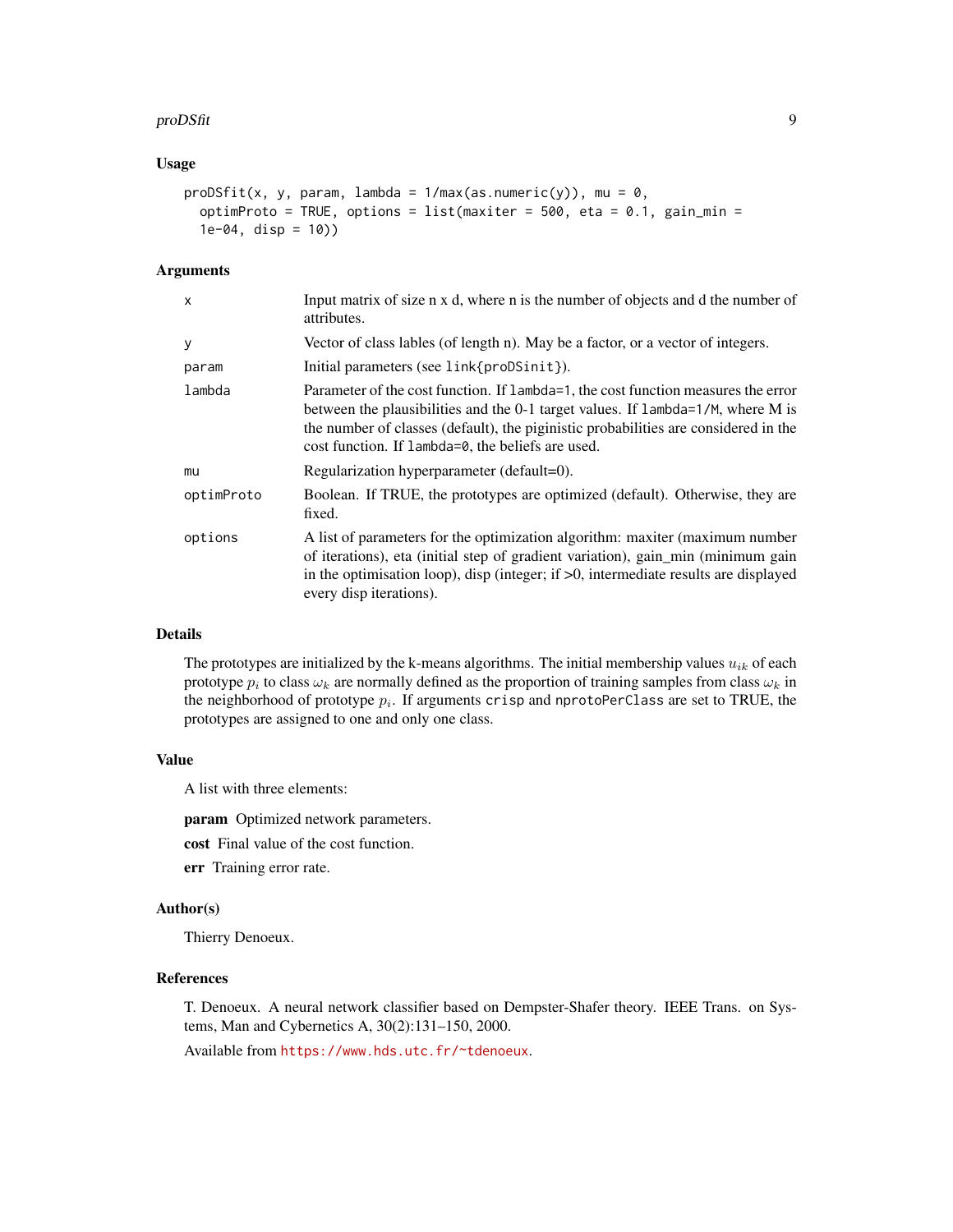# See Also

[proDSinit](#page-9-1), [proDSval](#page-10-1)

# Examples

```
## Glass dataset
data(glass)
xapp<-glass$x[1:89,]
yapp<-glass$y[1:89]
xtst<-glass$x[90:185,]
ytst<-glass$y[90:185]
## Initialization
param0<-proDSinit(xapp,yapp,nproto=7)
## Training
fit<-proDSfit(xapp,yapp,param0)
```
<span id="page-9-1"></span>proDSinit *Initialization of parameters for the evidential neural network classifier*

# Description

proDSinit returns initial parameter values for the evidential neural network classifier.

#### Usage

```
proDSinit(x, y, nproto, nprotoPerClass = FALSE, crisp = FALSE)
```
# Arguments

| $\mathsf{x}$ | Input matrix of size n x d, where n is the number of objects and d the number of<br>attributes.                                                   |
|--------------|---------------------------------------------------------------------------------------------------------------------------------------------------|
| y            | Vector of class lables (of length n). May be a factor, or a vector of integers.                                                                   |
| nproto       | Number of prototypes.                                                                                                                             |
|              | nprotoPerClass Boolean. If TRUE, there are nproto prototypes per class. If FALSE (default),<br>the total number of prototypes is equal to nproto. |
| crisp        | Boolean. If TRUE, the prototypes have full membership to only one class.<br>(Available only is nprotoPerClass=TRUE).                              |

# Details

The prototypes are initialized by the k-means algorithms. The initial membership values  $u_{ik}$  of each prototype  $p_i$  to class  $\omega_k$  are normally defined as the proportion of training samples from class  $\omega_k$  in the neighborhood of prototype  $p_i$ . If arguments crisp and nprotoPerClass are set to TRUE, the prototypes are assigned to one and only one class.

<span id="page-9-0"></span>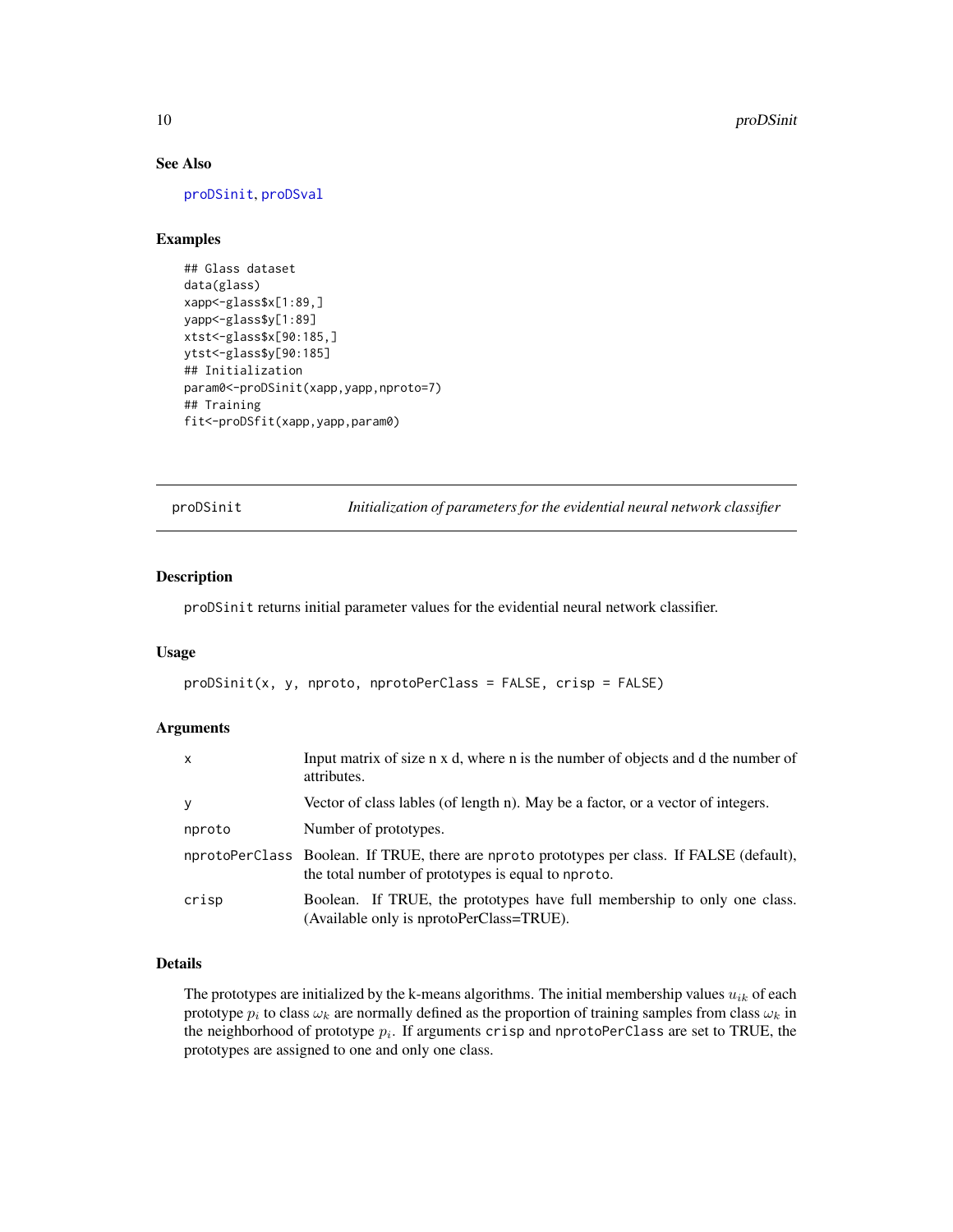#### <span id="page-10-0"></span>proDSval 11

# Value

A list with four elements containg the initialized network parameters

alpha Vector of length r, where r is the number of prototypes.

gamma Vector of length r

beta Matrix of size (r,M), where M is the number fo classes.

W Matrix of size (r,d), containing the prototype coordinates.

# Author(s)

Thierry Denoeux.

# References

T. Denoeux. A neural network classifier based on Dempster-Shafer theory. IEEE Trans. on Systems, Man and Cybernetics A, 30(2):131–150, 2000.

Available from <https://www.hds.utc.fr/~tdenoeux>.

# See Also

[proDSfit](#page-7-1), [proDSval](#page-10-1)

#### Examples

```
## Glass dataset
data(glass)
xapp<-glass$x[1:89,]
yapp<-glass$y[1:89]
param0<-proDSinit(xapp,yapp,nproto=7)
param0
```
<span id="page-10-1"></span>proDSval *Classification of a test set by the evidential neural network classifier*

#### Description

proDSval classifies instances in a test set using the evidential neural network classifier.

#### Usage

 $proDSval(x, param, y = NULL)$ 

# Arguments

|       | Matrix of size n x d, containing the values of the d attributes for the test data.              |
|-------|-------------------------------------------------------------------------------------------------|
| param | Neural network parameters, as provided by proDSfit.                                             |
| v     | Optimnal vector of class labels for the test data. May be a factor, or a vector of<br>integers. |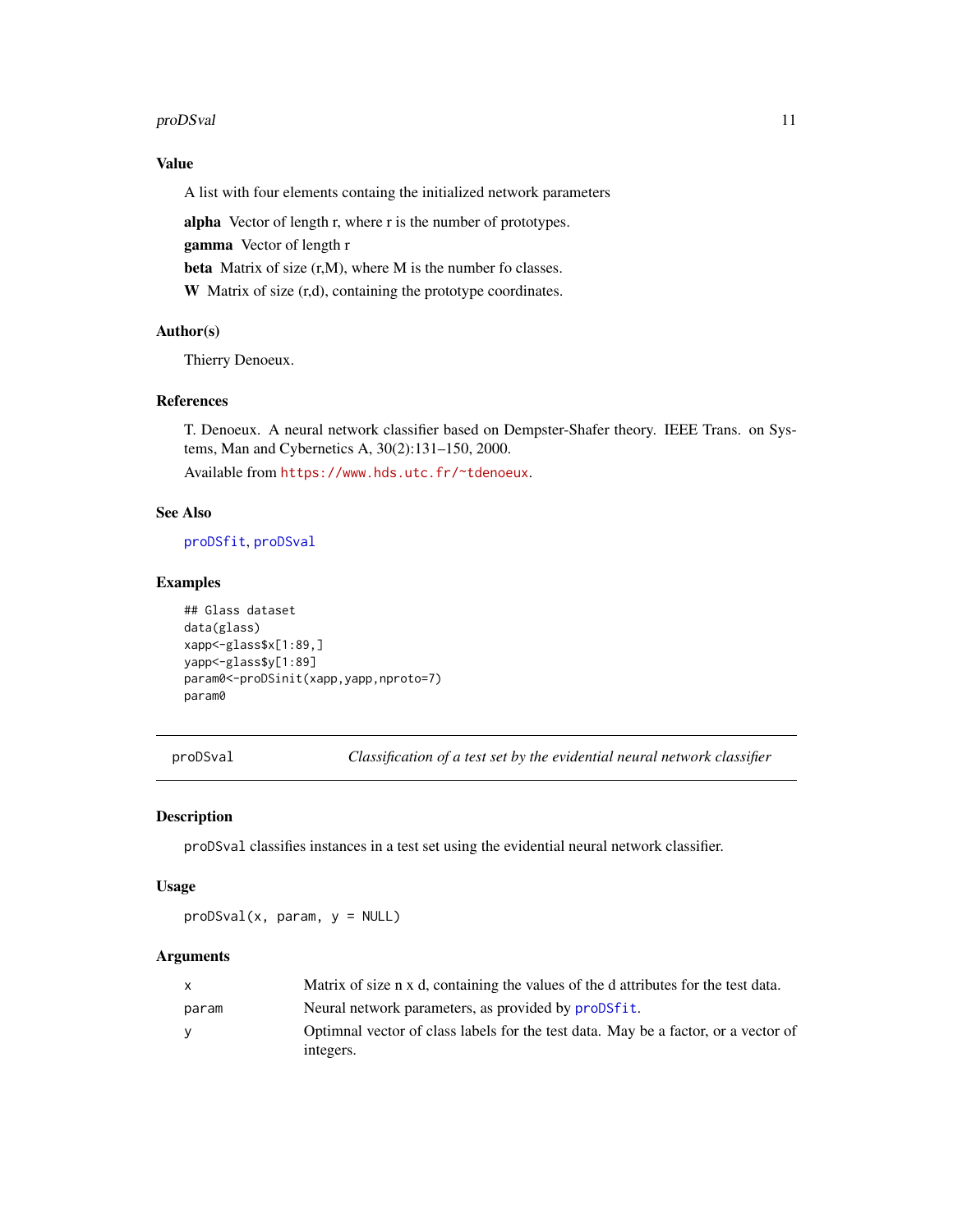# <span id="page-11-0"></span>Details

If class labels for the test set are provided, the test error rate is also returned.

# Value

A list with three elements:

m Predicted mass functions for the test data. The first M columns correspond to the mass assigned to each class. The last column corresponds to the mass assigned to the whole set of classes.

ypred Predicted class labels for the test data.

err Test error rate (if the class label of test data has been provided).

#### Author(s)

Thierry Denoeux.

# References

T. Denoeux. A neural network classifier based on Dempster-Shafer theory. IEEE Trans. on Systems, Man and Cybernetics A, 30(2):131–150, 2000.

Available from <https://www.hds.utc.fr/~tdenoeux>.

# See Also

[proDSinit](#page-9-1), [proDSfit](#page-7-1)

# Examples

```
## Glass dataset
data(glass)
xapp<-glass$x[1:89,]
yapp<-glass$y[1:89]
xtst<-glass$x[90:185,]
ytst<-glass$y[90:185]
## Initialization
param0<-proDSinit(xapp,yapp,nproto=7)
## Training
fit<-proDSfit(xapp,yapp,param0)
## Test
val<-proDSval(xtst,fit$param,ytst)
## Confusion matrix
table(ytst,val$ypred)
```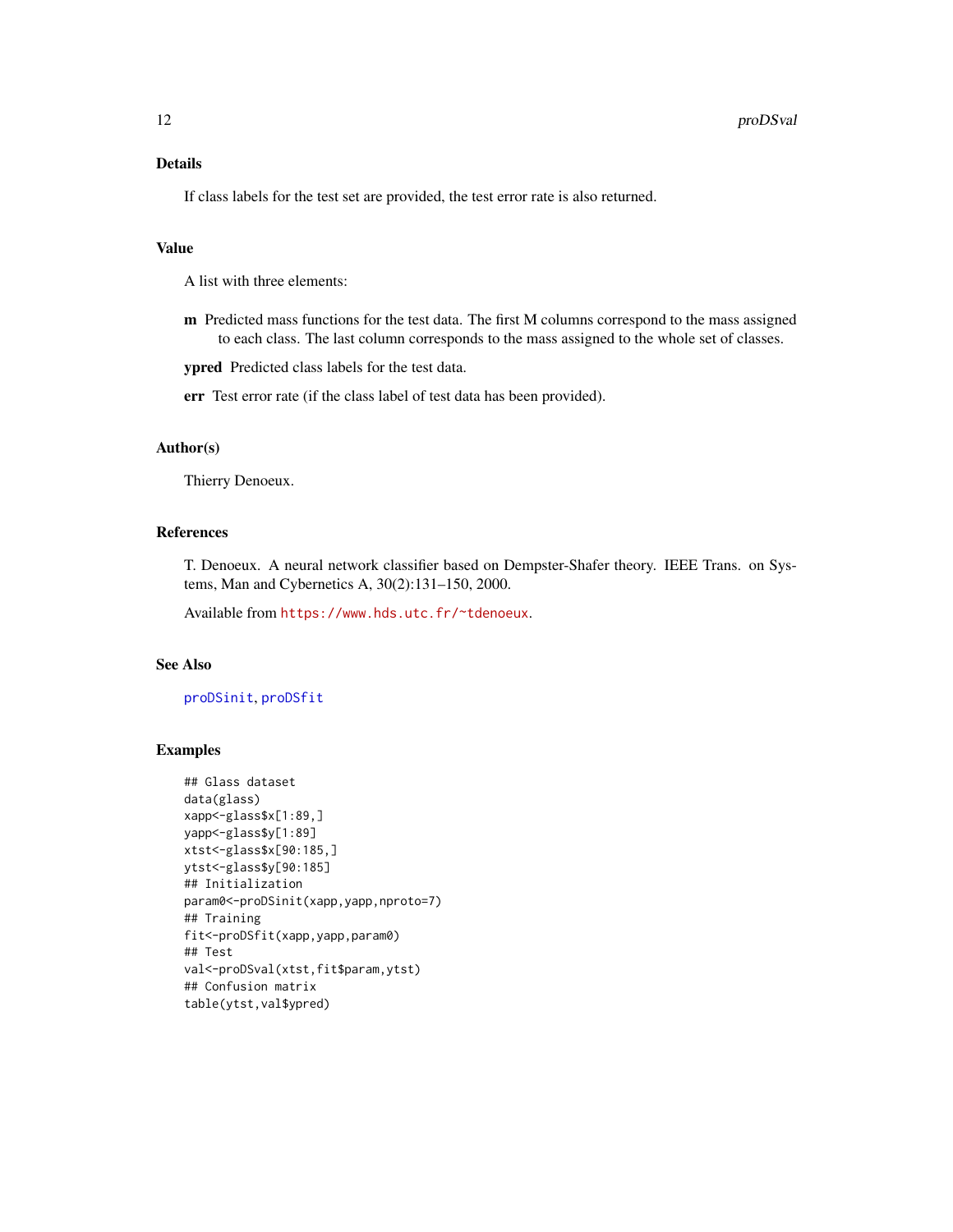<span id="page-12-0"></span>

# Description

This dataset was collected from silhouettes by the HIPS (Hierarchical Image Processing System) extension BINATTS Four model vehicles were used for the experiment: bus, Chevrolet van, Saab 9000 and Opel Manta. The data were used to distinguish 3D objects within a 2-D silhouette of the objects. There are 846 instances and 18 numeric attributes. The first 564 objects are training data, the rest are test data. This version of dataset was used by Zouhal and Denoeux (1998).

# Usage

data(vehicles)

### Format

A list with two elements:

x The 846 x 18 object-attribute matrix.

y A 846-vector containing the class labels.

#### References

P. M. Murphy and D. W. Aha. UCI Reposition of machine learning databases. [Machine readable data repository]. University of California, Departement of Information and Computer Science, Irvine, CA.

L. M. Zouhal and T. Denoeux. An evidence-theoretic k-NN rule with parameter optimization. IEEE Transactions on Systems, Man and Cybernetics Part C, 28(2):263–271,1998.

#### Examples

data(vehicles) table(vehicles\$y)